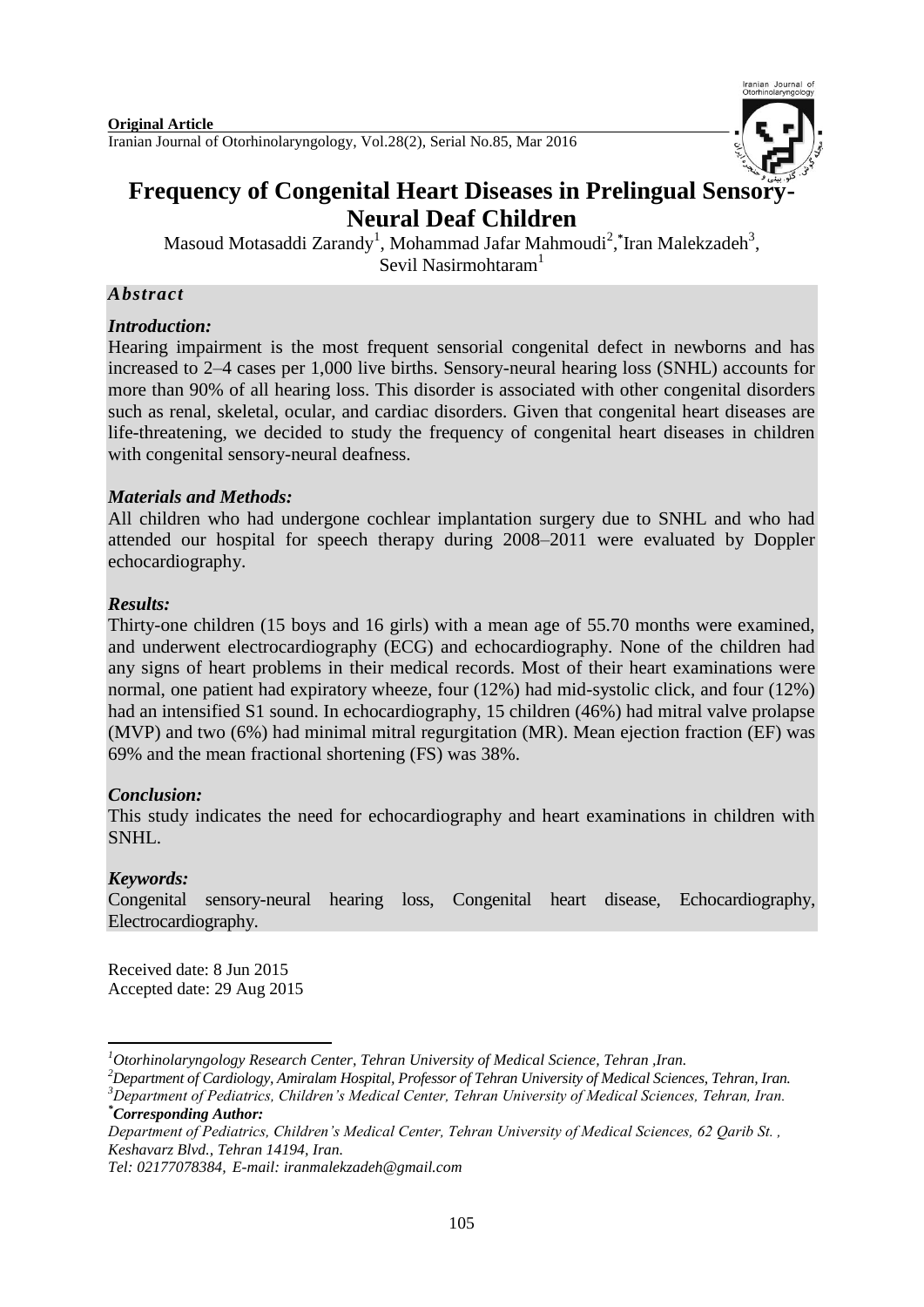# *Introduction*

Hearing impairment is the most frequent congenital sensorial defect in newborns (1). In developed countries, 2–4 babies per 1,000 live births are born annually with sensorineural hearing impairment, and this range may extend to six per 1,000 live births in developing countries (2,3). In countries with routine consanguineous marriages, congenital deafness is more common. For example, in Jordan, sensory-neural hearing loss (SNHL) occurs in 9–18 babies per 1,000 live births (4).

Deaf children may have many problems in their social lives, including language learning and communication, and these problems may affect a child's development and prospects in terms of marriage and employment (5). Therefore, deafness creates a considerable economic burden in society. In an Italian research project in 2007, the mean lifetime cost for a subject affected by profound prelingual deafness was assessed at €737,994.76 for a male and €755,404.02 for a female; 4% of which is spent on the treating procedures while 96% is accounted for by educational classes (6).

In total, 90% of all kinds of hearing loss are sensory-neural (7). Approximately 60% of congenital hearing losses are genetic and about 40% are due to environmental factors. SNHL can appear as an isolated finding or as part of a syndrome. In contrast, 30% of genetic hearing losses are syndromic and about 70% are non-syndromic (8,9).

In addition to SNHL, syndromic cases suffer from skeletal, cardiac, renal, and ocular anomalies that may be lifethreatening. According to medical research, morphologic abnormalities of the ear, face, or other organs may indicate a recognizable syndrome, and the number of nonsyndormic hearing impairments converting into syndromic impairments constantly increases (10-12). Caignec et al. studied a family with hearing impairment, congenital heart defects, and a congenital opacity of the periphery of the cornea known as

embryotaxon. All participants had congenital heart defects, including tetralogy of Fallot, ventricular septal defect, or isolated peripheral pulmonic stenosis. No individual in this family met the diagnostic criteria for any previously described clinical syndrome. Jagged 1 **(**JAG1**)** missense mutation (C234Y) in the first cysteine of the first epidermal-growth-factor–like repeat domain of the protein was noted (12).

One anomaly associated with the greatest morbidity and mortality is congenital heart disease. Jervell and Lange-Nielsen (a syndrome which is a cause of congenital profound hearing loss associated with a prolonged QT interval) (13), Noonan, Beckwith-Wiedemann, Waardenburg, and Townes-Brock are the most common syndromes, including congenital heart disease and ear anomalies and deafness. Children presenting for cochlear implantation with these conditions may be asymptomatic, but are at increased risk of sudden death.

Among environmental exposures, congenital rubella syndrome may be the most important, which, aside from hearing impairment, causes congenital cardiac anomalies, deafness, neural, ocular and other organs defects (14). Solorzona-Santos et al. have reported 42 patients younger than 18 months of age with a positive serologic test for immunoglobulin G and M (IgG and IgM) rubella antibodies.

Major manifestations were ocular (74%), neurologic (66%), congenital heart disease (67%), and hearing loss (19%) (15). From an embryological view, the cardiac loop and otic vesicle are both completed by the end of the fourth week (Day 28) (16). These synchronous events could theoretically be the reason for the association between hearing loss and congenital heart disease.

Congenital heart diseases may range from asymptomatic to morbid. Without treatment, complications such as congestive heart failure, hypoxia, polycythemia, cyanosis, and brain abscess may occur and harm the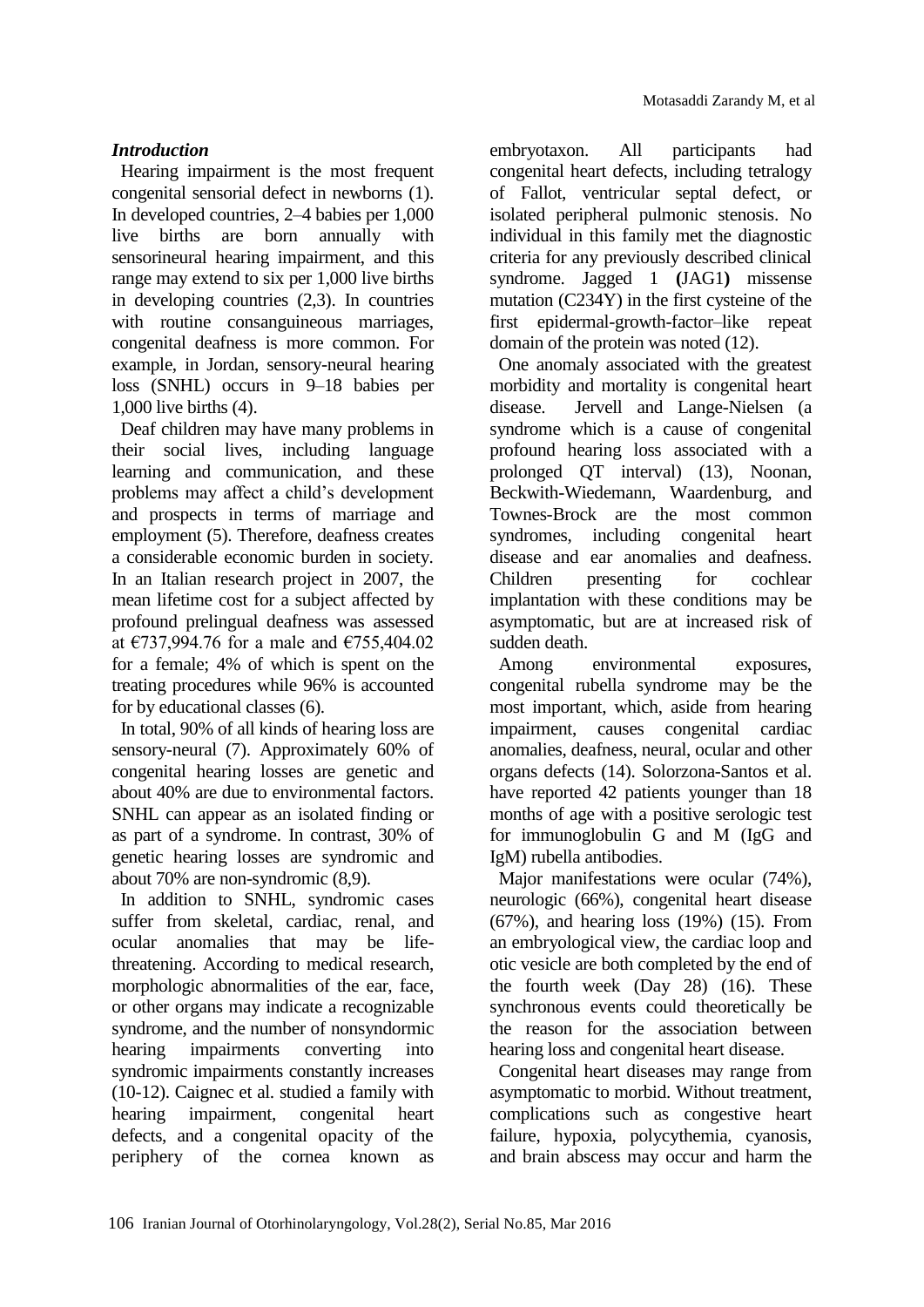child sooner or later. Nowadays, due to advanced therapeutic and surgical approaches, early diagnosis and timely treatment can prevent complications and offer a nearly normal life to the child.

Although diagnosing congenital heart diseases is possible with non-invasive and simple methods, the lack of symptoms and oversight by the physician and/or parent may cause these diseases to remain undiagnosed, unless investigation of a congenital heart disease is performed due to the presence of other congenital anomalies. As mentioned previously, one of the most common anomalies is deafness, which can be diagnosed in the first few months or years of a child's life based on the neonatal hearing screening program, a child's limited reflexes, or the child's lack of speech.

Because of the high rate of sensory-neural congenital deafness in Iran, we decided to study the number of heart anomalies in children with sensory-neural deafness.

# *Materials and Methods*

The subjects for this study were children with sensory-neural deafness who had undergone cochlear implantation and had been referred to our hospital between the years 2008–2011 for speech therapy. The samples were counted and variables such as age, gender, parents' relationship, family history of congenital heart diseases or congenital deafness were studied. Requirements for this study were: age 10 years or younger (older children were excluded because some congenital heart disorders recover as the child grows older) and the presence of prelingual sensoryneural deafness. After the child's medical history was taken, he or she was examined by a cardiologist and underwent a 12-lead electrocardiogram. Next, children were assessed using a Doppler echocardiography device (Fukuda Denshi; CF SONIC\_UF\_ 7700). Based on the Declaration of Helsinki, all ethical factors were considered. All actions were performed with parental consent and kept confidential.

### *Results*

Thirty-one children, 15 of whom were boys and of whom 16 were girls, were examined and underwent ECG and echocardiography. The mean age of participants was  $55.70 \pm 19$ months. The youngest child was 30 months of age and the oldest was exactly 10 years old. The mean weight was 16.31 kg, and there were two sets of twins among the children.

Fourteen children (45%) were born naturally and 11 children (35%) were born by Cesarean section, the information about the other six children (20%) is not available; three children were born pre-term and one was reported to be born after the due date. The mean weight at the time of birth was 2,975 g; three cases had a low birth weight (<2,500 g) and one had a very low birth weight  $(1,500 \text{ g})$ . Eighteen patients  $(58\%)$ had no had concomitant disease or history of hospitalization other than sensory-neural deafness and hospitalization for cochlear implantation. Eight patients had suffered from neonatal icterus, three of whom were hospitalized in the neonatal intensive care unit (NICU) and four had abnormalities such as astigmatism, cleft lip, and developmental disorders. In nine cases (29%), the parents were not related prior to marriage and in 13%, the family relationships prior to marriage between the two parents were very distant.

Congenital deafness existed in the family history of 13 children (40%). In seven cases (22%), one of the first-degree relatives also had congenital deafness and in six cases, more than one family member had congenital deafness.A family history of congenital heart disease existed in only two cases (6%). In one of these two cases, the mother had mitral valve prolapse (MVP) and in the other, another child in the family had died due to a congenital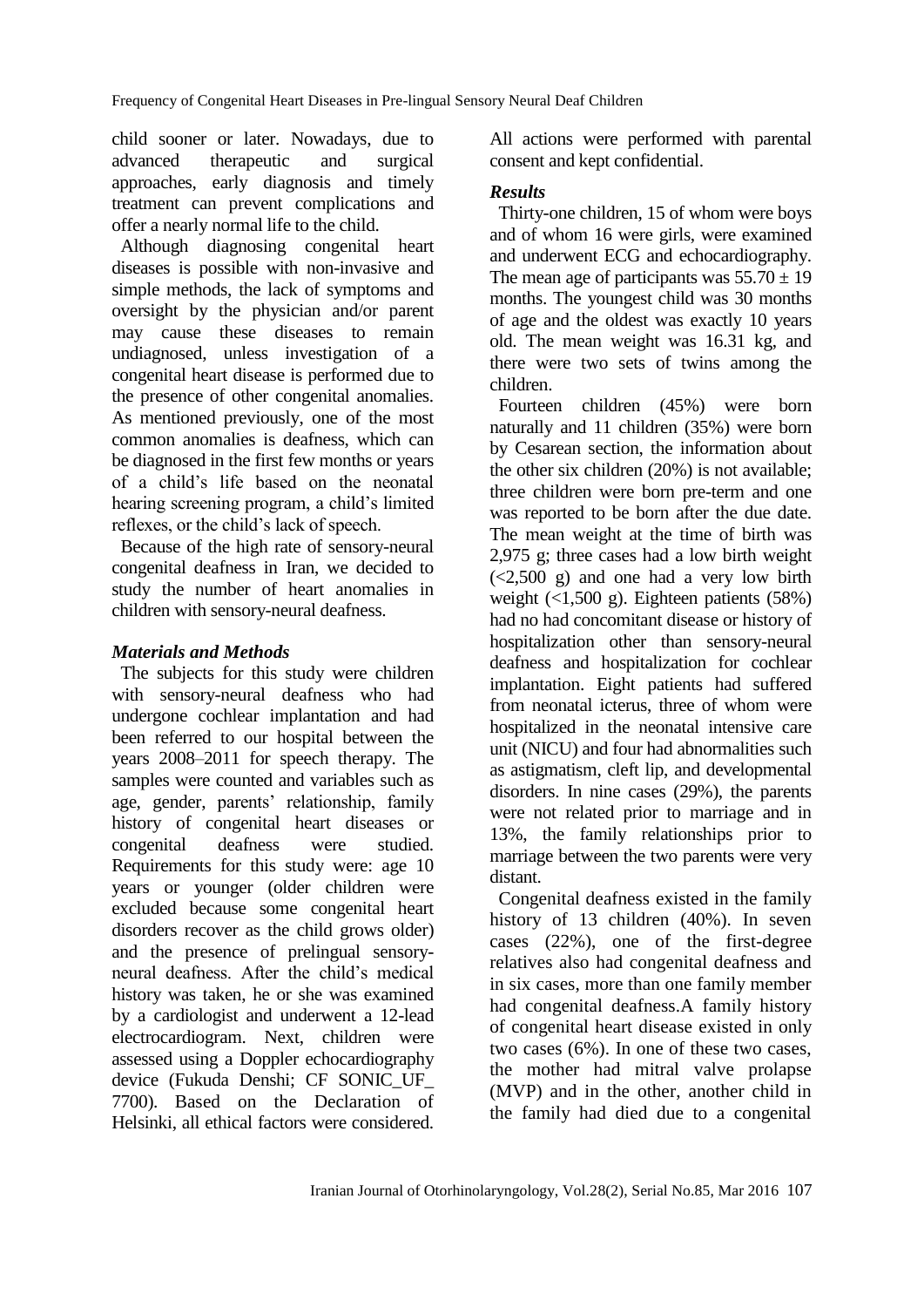heart problem. In figure 1, the frequency of family history of congenital deafness and congenital heart disease is presented.



**Fig1:** Comparison of the frequency of "Family history of congenital deafness and heart diseases in children with congenital SNHL"

None of the children had any cardiac symptoms in their past medical history. The cardiac examinations of the children were mostly normal. One of the children had expiratory wheezing, four (12%) had mid-systolic click, and four (12%) had intensified S1. In the ECGs of the children, no sign of rhythmic disorder or axis deviation were seen. The mean heart rate of the participants was  $123 \pm 20$  s<sup>-1</sup> and the mean QTc interval was  $418 \pm 13$  ms.

In terms of echocardiography, a hyperdynamic heart was seen in nine children and a reduced myocardial function with normal ventricular diameter (fractional shortening  $[FS] = 28\%$ , ejection fraction  $[EF] = 56\%$ ) was seen in one child. Fifteen children (46%) had MVP and two (6%) had minimal MR. Mean EF was  $68.83\% \pm$ 5.8 and mean FS was 37.90% ± 4.4. Table 1 shows the frequency of these data.

| Table 1: Frequency distribution "Data related to the echocardiography of children with congenital SNHL" |  |
|---------------------------------------------------------------------------------------------------------|--|
|                                                                                                         |  |

| <b>Echocardiography Data</b> | Mean           | <b>Maximum</b> | <b>Minimum</b> | <b>Standard Deviation</b> |
|------------------------------|----------------|----------------|----------------|---------------------------|
| Rate                         | 123.63         | 150            | 83             | 20.27                     |
| QTc (msec)                   | 418.53         | 474            | 361            | 31.08                     |
| EF(%)<br>FS(%)               | 68.83<br>37.90 | 82<br>48       | 56<br>28       | 5.89<br>4.44              |

As noted, two sets of twins were present in this study: one set was two homozygote term boys born by Cesarean section (birth weights, 2,500 and 1,800 g, respectively). The second boy suffered from neonatal icterus. The other set was actually triplets, one of whom had died. The two pre-term girls were born by Cesarean section (birth weights, 1,300 and 1,500 g, respectively). Both were admitted to the NICU.

#### *Discussion*

There have been many studies concerning the association of SNHL and congenital heart diseases. For example, Arnold and et al. studied hearing defects in children with congenital heart disease (17), while there are many reports of synchronous anomalies of the ear and heart in an individual or within a family(12,18,19).

In our study, a number of congenital heart diseases were observed in children with sensory-neural deafness. The following points should be noted:

1) Despite the lack of cardiac symptoms, a simple physical exam revealed abnormal cardiac sounds in eight children that required further investigation.

2) According to ECG, the average heart rate of subjects was  $123.63$  s<sup>-1</sup> (range, 83– 150 s−1 ), which was largely consistent with the values quoted in Nelson's textbook  $(120 \text{ s}^{-1})$ ; range, 60–170 s<sup>-1</sup>) (20).

3) The QTc range (corrected QT calculated by  $\frac{QT}{\sqrt{RR}}$ ) was 361–474 ms. A QTc >450 ms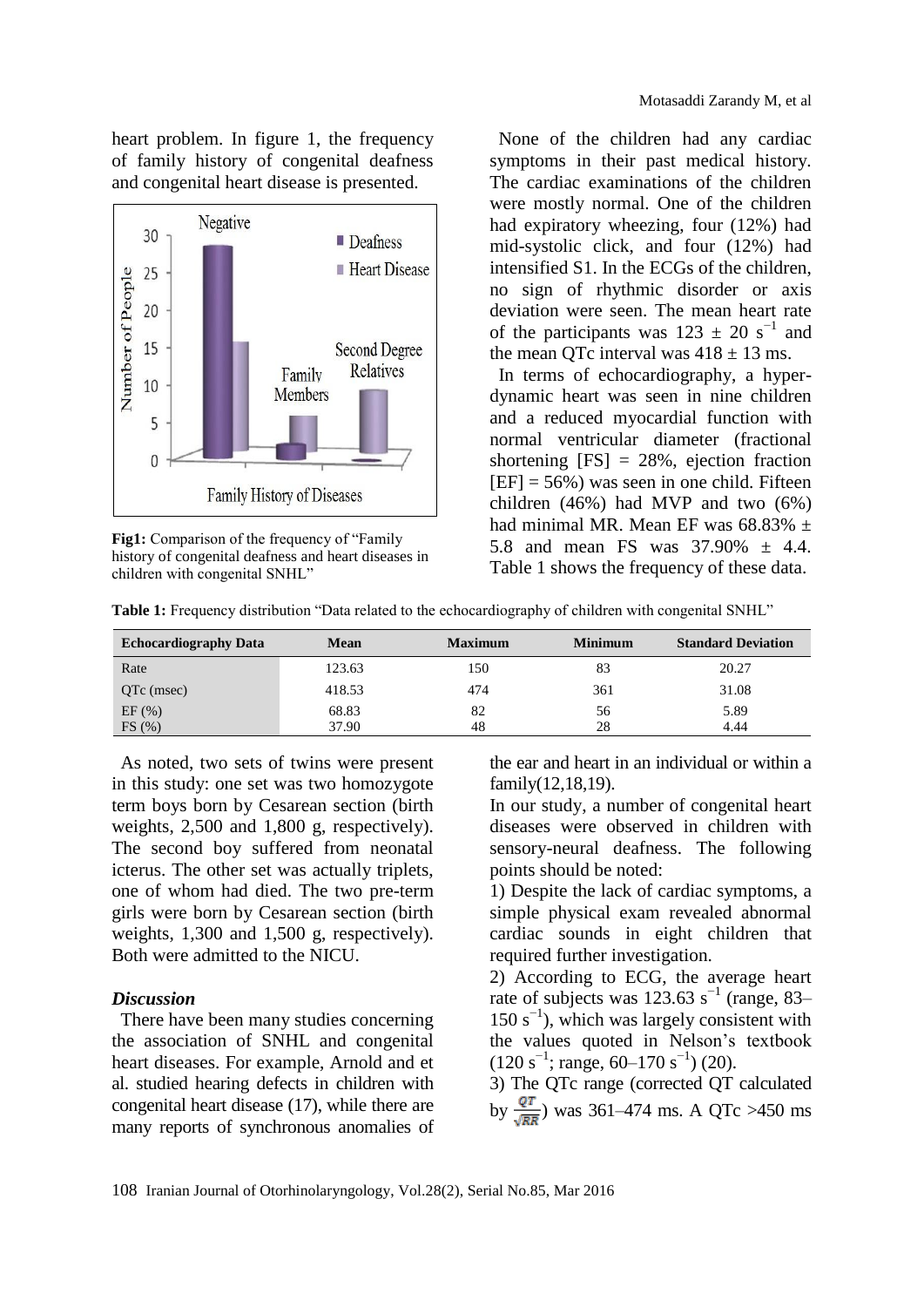is considered abnormal; in our study five children had a long QT interval. In 2002, a study performed in 52 children with SNHL and 63 children who were healthy was concluded that QTc is prolonged in hearingimpaired children (21).

In a 2003 study by Sopontammarak et al. in 276 children with SNHL, QTs were measured by three pediatric cardiologists and echocardiography was performed in patients with a long QT interval. Two cases of long QT were found and there were no structural abnormalities (22).

The average EF in this study was 69%, with the lowest value of 56% falling within the normal range (55–65%) (23,24).

The FS is an alternative way of measuring left ventricle performance, and may be a better criterion for studying children's myocardial functions than EF. FS is calculated according to the formula:

#### $LV$  end diastolic diameter  $-LV$ end systolic diameter LV end diastolic diameter

and the normal range is 27–45% (25,26). Only one child had an FS equal to 28%, and the lowest EF (56%) also belonged to this 5 year-old child. However, studies show that EF should be interpreted with caution.

Fifteen of the children had MVP. The prevalence of MVP is reported as 2.4% in during the Framingham Heart Study (27), but has been quoted to be as low as 1.5% in certain other studies. However, in our studies MVP occurred more frequently.

MVP is an abnormal movement of one or two mitral leaflets into the left atrium during ventricular systole. Most children with MVP do not need any treatment (28). MVP is generally regarded as a benign condition, but serious complications (including severe mitral insufficiency, cerebral ischemia, infective endocarditis, complex arrhythmias and sudden death) have been described in a minority of patients (29). In our study, three participants suffered from MVP as well as a QT interval longer than 450 ms, and two children had slight mitral regurgitation (MR) and MVP concomitantly. There is a study that shows the prevalence of MR in patients with MVP increased from 29% of the patients to 43% during 4.3 years of follow-up (29).

In addition, in 2009 a group of 10 children, who had been subjected to intense physical training, with silent MVP were examined. A large variety of T-waves was registered in athletes who presented with symptoms. In asymptomatic athletes, the tall and flat Twaves were recorded echocardiographically. Therefore, young athletes with MVP are often predisposed to electrocardiographic abnormalities of ventricular repolarization, which requires annual cardiologic evaluation (30).

4) It has to be emphasized that all of the children enrolled had undergone the cochlear implantation under general anesthesia. This means that the cardiac system is able to tolerate a severe stress. It is important to note that some anesthetic drugs, such as sevoflurane, significantly prolong the preoperative QTc (30); which is associated with torsades de pointes.

In 2011, Niaz et al. evaluated 104 deaf children. One congenital deformity was noted; Patent Ductus Arteriosus. Benign murmurs were detected in 15 deaf-mute children. This study found four patients with a long QT interval (>440 ms). The prevalence of congenital heart disease estimated to be 0.1/1000 (31).

5) In addition, these children had a family history of congenital heart disease, consanguineous marriage of the parents, twins, low birth weight, pre-term or postdate labor,and NICU admission in their past medical histories, which may be risk factors or an signal for congenital heart disease and require cardiac evaluations.

# *Conclusion*

Among the 31 children in this study, two had a family history of congenital heart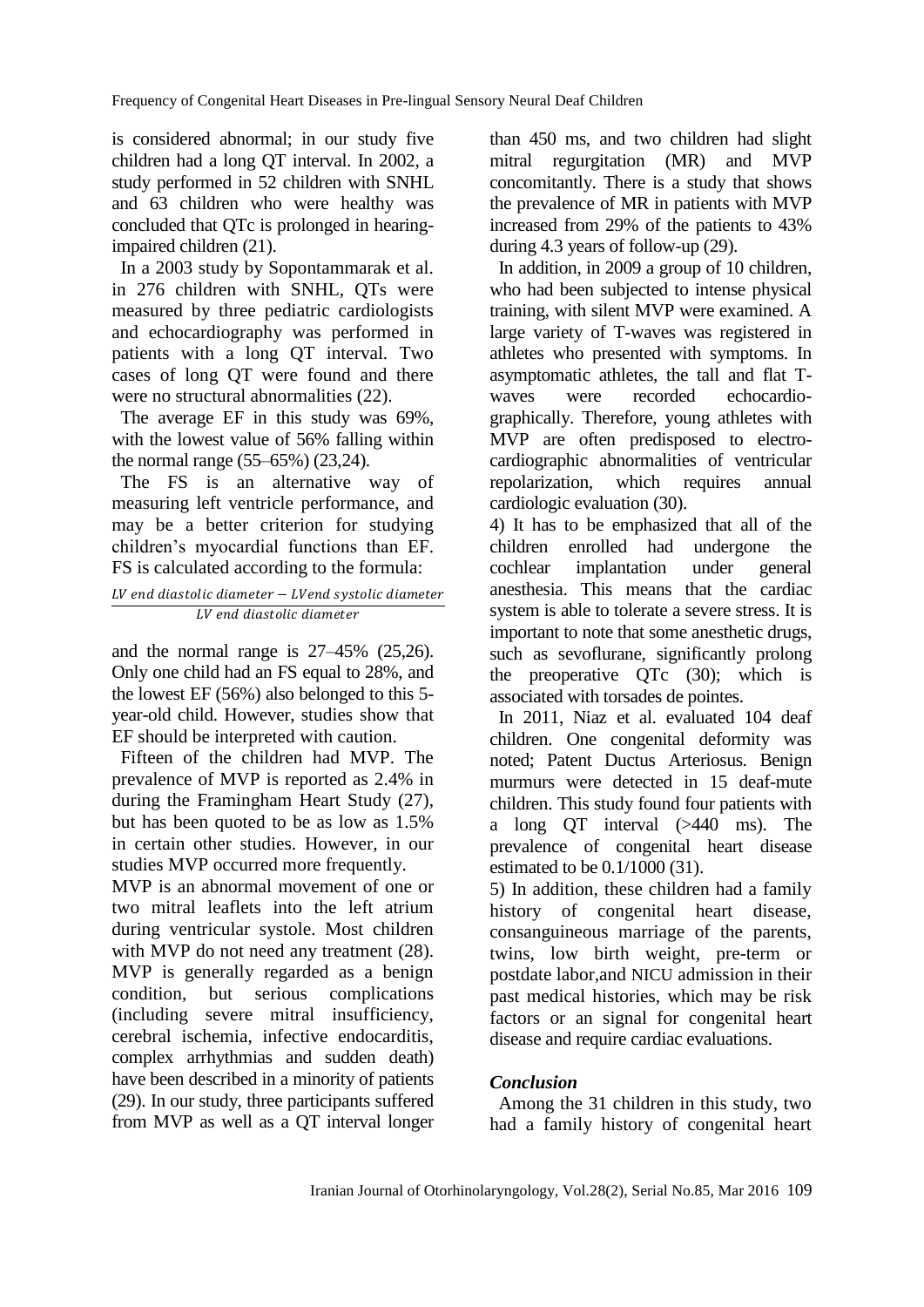diseases, five had a QTc longer than normal. Two participants had a minimal MR, 15 had MVP, and only one child's myocardial function was in the minimum range of normal (EF, 56%; FS, 28%). This study shows the possible presence of congenital heart diseases in deaf children. However, further studies are required in order to indicate the necessity of echocardiography and heart examinations in children with SNHL.

Regardless of the severity of the abnormality, the coincidence of these two anomalies can be beneficial for the recognition of the reasons and risk factors. It can be useful for treatment programs specifically cardiac repair surgeries and cochlear implantation, simultaneously.

#### *Suggestions*

To identify the frequency and prevalence of congenital heart disorders in sensoryneural deaf children, studies in larger samples and a comparison with normal children in the same age range is necessary. These studies could indicate the need for echocardiography and heart examinations in children with SNHL. The necessity of further evaluations in these children in terms of cardiac and other disorders during their lifetime should be clearly described.

#### *Acknowledgments*

Special thanks to Dr. Elahe MalekanRad, Professor of the Tehran Pediatric Center and also to Ms. Malekzadeh, Ms. Alavi, and the employees of the Cochlear Implantation Center at Amir-Alam Hospital.

#### *References*

**1.** Bubbico L, Rosano A, Spagnolo A. Prevalence of preligual deafness in Italy. Acta Otorhinolaryngol Ital 2007; 27(1):17-21.

**2.** Abreu Alves F.R, Andrade Quintanitha Ribero F. Diagnosis routine and approach in genetic sensorineural hearing loss. Braz J Otorhinolaryngol 2007;73(3):412-7.

**3.** Motasaddi Zarandi M, Rutka J. Diseases of the inner ear: a clinical, radiologic, and pathologic atlas. Canada: Springer; 2010.

**4.** Olusanya B.O. Addressing the global neglect of childhood hearing impairment in developing countries. PLoS Med 2007; 4(4):e74.

**5.** Guillermo H, Sr. Economist, Nedim J. A note on disability issues in the middle east and north africa. Document of the World Bank. Human Development Department Middle East and North Africa; 2005;40.

**6.** Bubbico L. Bartolucci MA., Broglio D., Boner A. Societal cost of pre-lingual deafness. Ann Ig 2007; 19(2):143-52.

**7.** Hain T.C. Hearing loss. (online) dizziness-andbalance.com (Dec 2014). Available at: [www.dizziness,b](http://www.dizziness,/)alance.com/disorders/hearing/ hearing.html.

**8.** Moody Antonio SA, Strasnick B. Syndromic sensorineural hearing loss. (online) Emedicine (March 2014). Available at: http:// emedicine. medscape.com/article/856116-overview.

**9.** Motasaddi Zarandi M, Rohanizadegan M,

Salmasian H, Nikzad N, Bazazzadegan N, Malekpour M. Clinical application of screening for GJB2 mutations before cochlear implantation in a heterogenous population with high rate of autosomal recessive nonsyndromic hearing loss. Genet Res Int 2011; 787026.

**10.** Hoeve HL, Brooks AS, Smit LS. JS-X syndrome: A multiple congenital malformation with vocal cord paralysis, ear deformity, hearing loss, shoulder musculature underdevelopment, and X-linked recessive inheritance. Int J Pediatr Otorhinolaryngol 2015; 79(7):1164-70.

**11.** Shim YS, Choi W, Hwang IT, Yang S. Hypoparathyroidism, sensorineural deafness, and renal dysgenesis syndrome with a GATA3 mutation. Ann Pediatr Endocrinol Metab 2015; 20(1):59-63.

**12.** Carignec C. Le, Lefevre M, Schott JJ, [Chaventre](http://www.sciencedirect.com/science/article/pii/S0002929707600482) [A,](http://www.sciencedirect.com/science/article/pii/S0002929707600482#aff1) [Gayet](http://www.sciencedirect.com/science/article/pii/S0002929707600482) M, [Calais](http://www.sciencedirect.com/science/article/pii/S0002929707600482) C, [Moisan JP.](http://www.ncbi.nlm.nih.gov/pubmed/?term=Moisan%20JP%5BAuthor%5D&cauthor=true&cauthor_uid=12022040) Familial deafness, congenital heart defects, and posterior embryotoxon caused by cysteine substitution in the first Epidermal-Growth-Factor-Like domain of Jagged 1. Am J Hum Genet 2002; 71(1):180-6.

**13.** Broomfield SJ, Bruce IA, Henderson L, [Ramsden](http://www.ncbi.nlm.nih.gov/pubmed/?term=Ramsden%20RT%5BAuthor%5D&cauthor=true&cauthor_uid=22333885)  [RT,](http://www.ncbi.nlm.nih.gov/pubmed/?term=Ramsden%20RT%5BAuthor%5D&cauthor=true&cauthor_uid=22333885) [Green KM.](http://www.ncbi.nlm.nih.gov/pubmed/?term=Green%20KM%5BAuthor%5D&cauthor=true&cauthor_uid=22333885) Cochlear implantation in children with Jervell and Lange-Nielsen syndrome - a cautionary tale, Cochlear Implants Int. Cochlear Implants Int. 2012 Aug;13(3):168-72.

**14.** Lahbil D, Souldi L, Lamari H, [El Kettani](http://www.ncbi.nlm.nih.gov/pubmed/?term=El%20Kettani%20A%5BAuthor%5D&cauthor=true&cauthor_uid=17894282)  [A,](http://www.ncbi.nlm.nih.gov/pubmed/?term=El%20Kettani%20A%5BAuthor%5D&cauthor=true&cauthor_uid=17894282) [Zaghloul K.](http://www.ncbi.nlm.nih.gov/pubmed/?term=Zaghloul%20K%5BAuthor%5D&cauthor=true&cauthor_uid=17894282) [Manifestation of congenital rubella syndrome: clinical and epidemiologic aspects]. Bull Soc Belge Ophtalmol. 2007; 303: 13-20.

**15.** Solorzano-Santos F, Lopez-Kirwan A, Alvarezy Munoz MT, [Miranda-Novales MG,](http://www.ncbi.nlm.nih.gov/pubmed/?term=Miranda-Novales%20MG%5BAuthor%5D&cauthor=true&cauthor_uid=11381796) [Gadea-Alvarez](http://www.ncbi.nlm.nih.gov/pubmed/?term=Gadea-Alvarez%20T%5BAuthor%5D&cauthor=true&cauthor_uid=11381796)  [T,](http://www.ncbi.nlm.nih.gov/pubmed/?term=Gadea-Alvarez%20T%5BAuthor%5D&cauthor=true&cauthor_uid=11381796) [Vázquez-Rosales G.](http://www.ncbi.nlm.nih.gov/pubmed/?term=V%C3%A1zquez-Rosales%20G%5BAuthor%5D&cauthor=true&cauthor_uid=11381796) [Congenital rubella syndrome